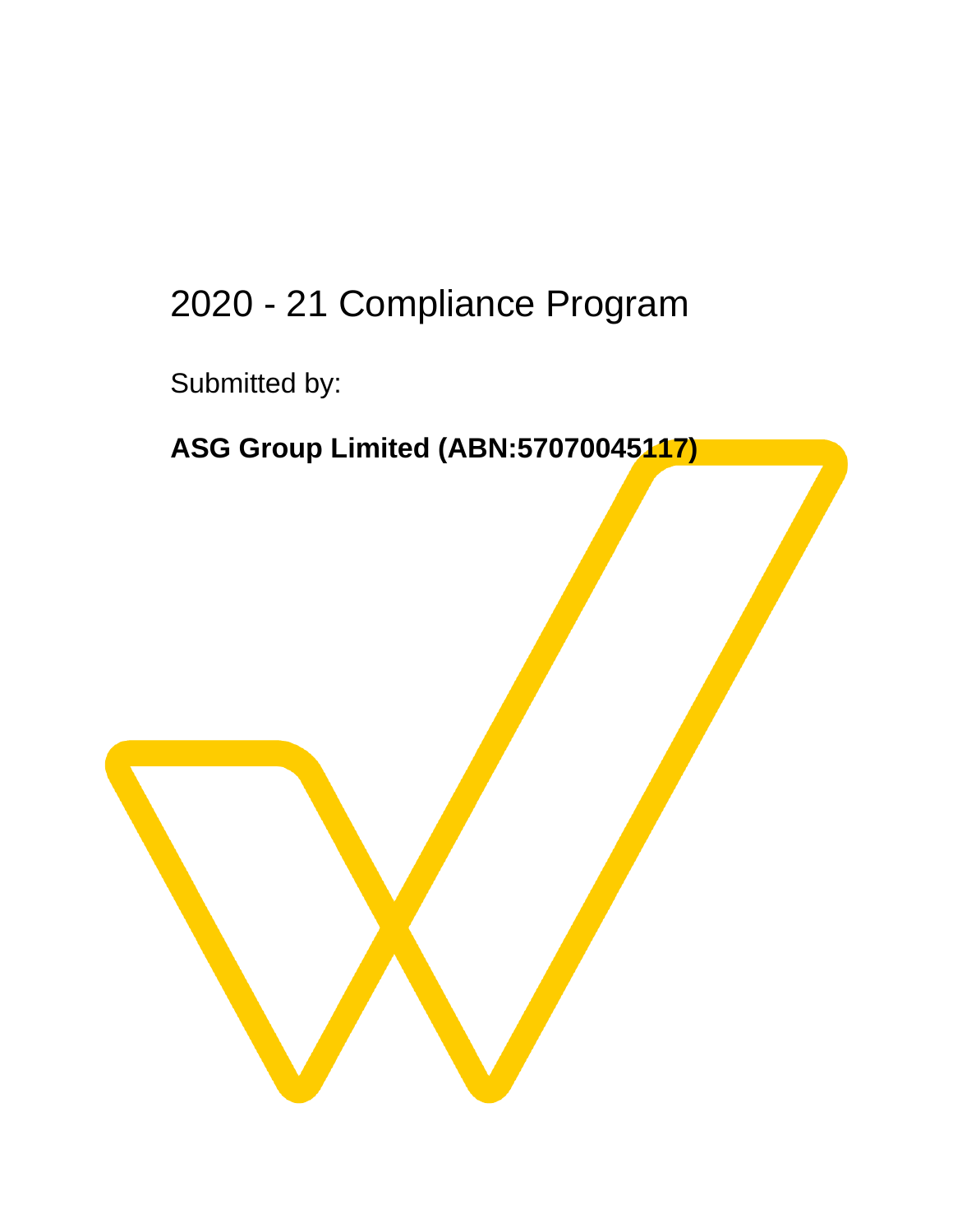## #Workplace overview

### **Policies and strategies**

1: Do you have a formal policy and/or formal strategy in place that specifically supports gender equality in the following areas?

| Recruitment                                                            | Yes (Select all that apply)      |
|------------------------------------------------------------------------|----------------------------------|
| $$ Yes                                                                 | Policy                           |
| Retention                                                              | Yes(Select all that apply)       |
| $$ Yes                                                                 | Policy                           |
| Performance management processes                                       | Yes (Select all that apply)      |
| $$ Yes                                                                 | Policy                           |
| Promotions                                                             | Yes(Select all that apply)       |
| $$ Yes                                                                 | Policy                           |
| Talent identification/identification of high<br>potentials             | Yes (Select all that apply)      |
| $$ Yes                                                                 | Policy                           |
| Succession planning                                                    | Yes (Select all that apply)      |
| $$ Yes                                                                 | Policy                           |
| Training and development                                               | Yes (Select all that apply)      |
| $$ Yes                                                                 | Policy                           |
| Key performance indicators for managers<br>relating to gender equality | No(Select all that apply)        |
| $$ No                                                                  | Insufficient resources/expertise |

2: Do you have formal policy and/or formal strategy in place that support gender equality overall? Yes(Select all that apply)

…Yes Policy

3: If your organisation would like to provide additional information relating to your gender equality policies and strategies, please do so below.

| <b>Governing bodies</b> |
|-------------------------|
|-------------------------|

ASG Group Limited

| 1: Does this organisation have a governing<br>body?                                    | Yes (Provide further details on the governing<br>body(ies) and its composition) |
|----------------------------------------------------------------------------------------|---------------------------------------------------------------------------------|
| 1.1: What is the name of your governing body?                                          | Nomura Research Institute (NRI)                                                 |
| 1.2: What type of governing body does this<br>organisation have?                       | Board of directors                                                              |
| 1.3: How many members are on the governing<br>body and who holds the predominant Chair |                                                                                 |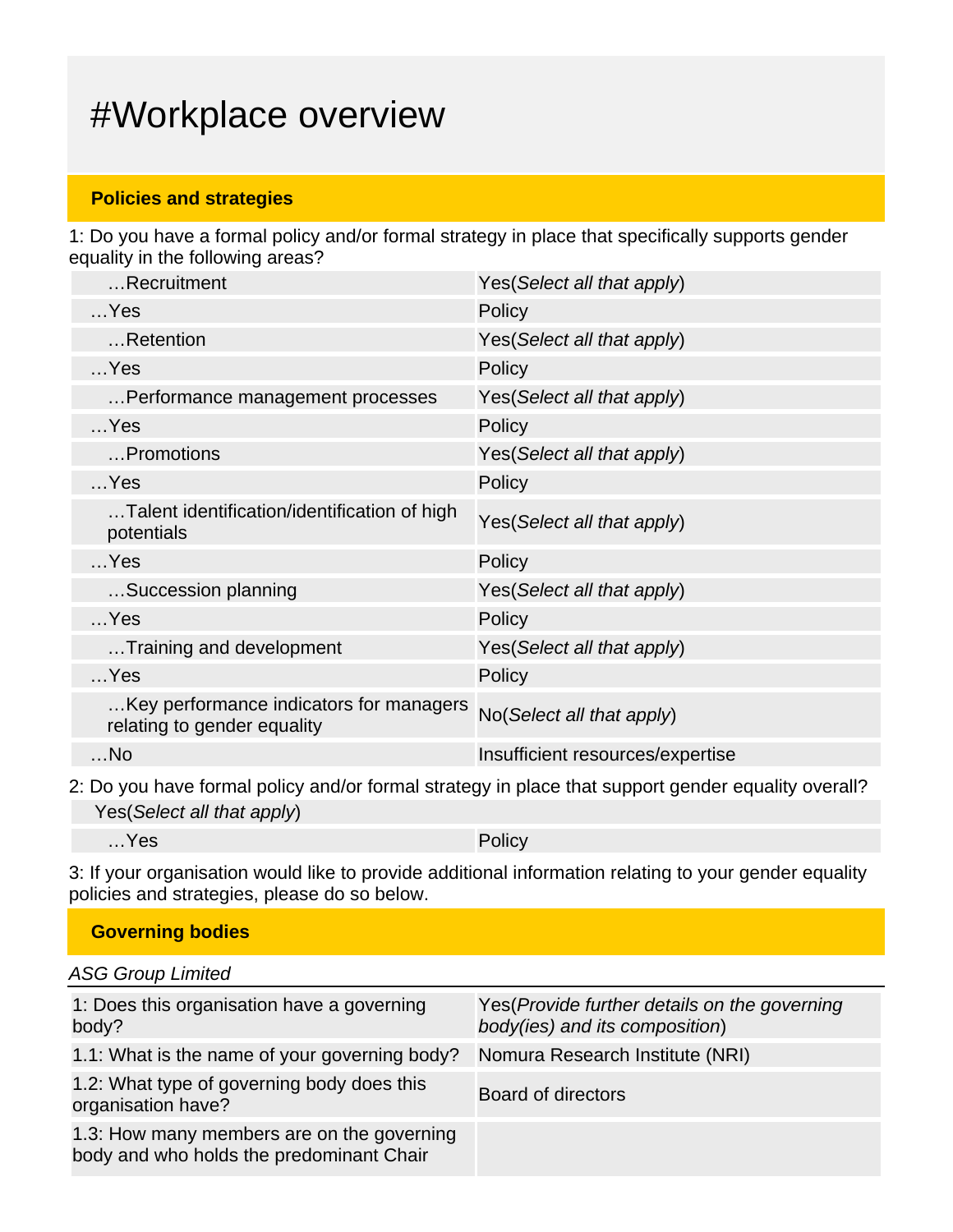| position?                                                                                                                         |                                                         |
|-----------------------------------------------------------------------------------------------------------------------------------|---------------------------------------------------------|
| Chairs                                                                                                                            |                                                         |
| $Female$ (F)                                                                                                                      | $\overline{0}$                                          |
| $Male(M)$                                                                                                                         | 1                                                       |
| Gender X                                                                                                                          | $\overline{0}$                                          |
| Members                                                                                                                           |                                                         |
| $Female(F)$                                                                                                                       | $\overline{0}$                                          |
| $$ Male $(M)$                                                                                                                     | 5                                                       |
| Gender X                                                                                                                          | $\overline{0}$                                          |
| 1.4: Do you have a formal selection policy<br>and/or formal selection strategy for this<br>organisation's governing body members? | No(Select all that apply)                               |
|                                                                                                                                   | Do not have control over governing<br>body/appointments |
| 1.5: Has a target been set to increase the<br>representation of women on this governing<br>body?                                  | No(Select all that apply)                               |
|                                                                                                                                   | Do not have control over governing<br>body/appointments |
|                                                                                                                                   | overseas parent company controls                        |
| 2. If your organization would like to provide additional information relating to governing bodies and                             |                                                         |

2: If your organisation would like to provide additional information relating to governing bodies and gender equality in your workplace, do so below.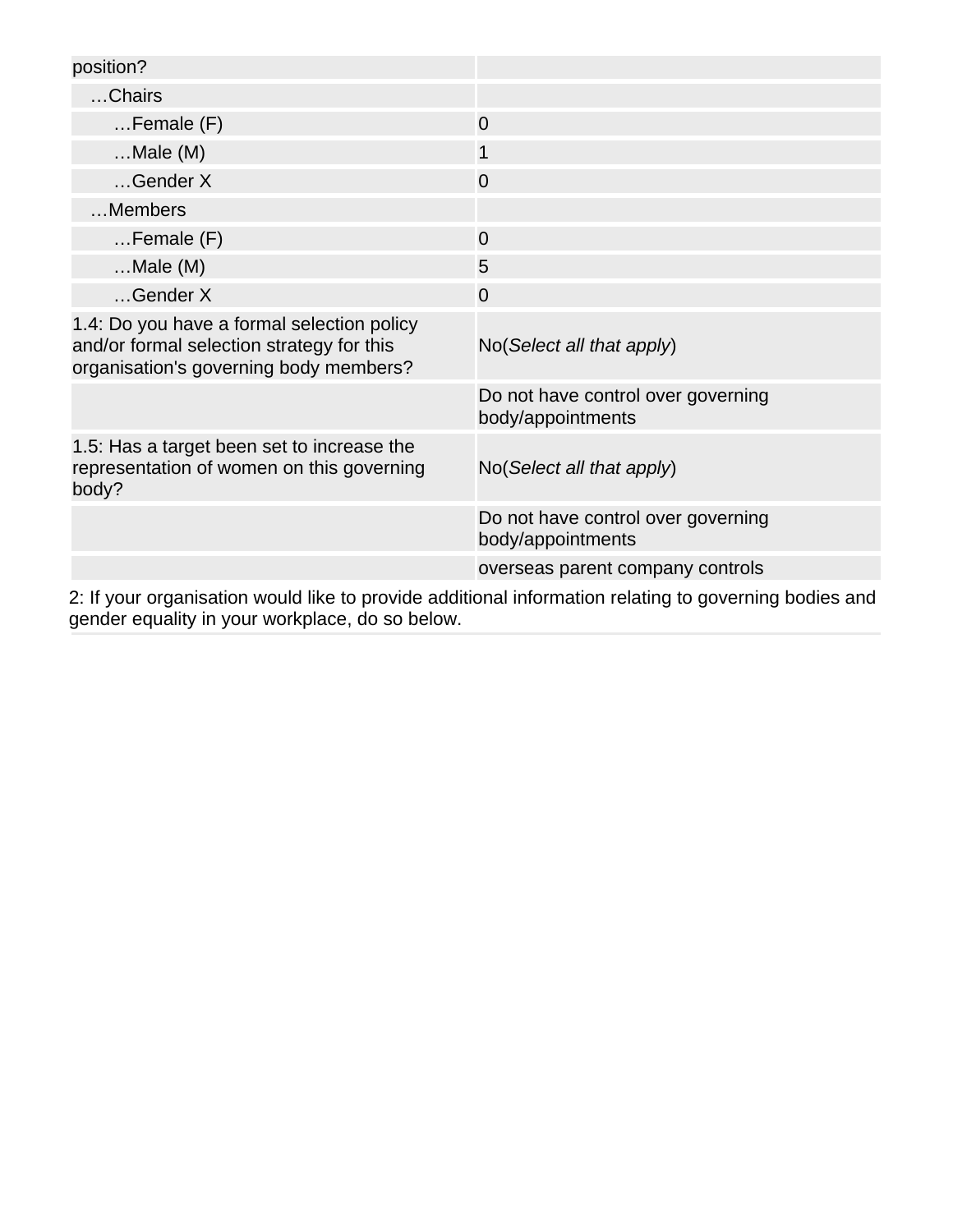# #Action on gender equality

#### **Gender pay gaps**

1: Do you have a formal policy and/or formal strategy on remuneration generally? Yes(Select all that apply)

| $$ Yes                                                                                                                         | Policy                                                                                               |
|--------------------------------------------------------------------------------------------------------------------------------|------------------------------------------------------------------------------------------------------|
| 1.1: Are specific pay equity objectives<br>included in your formal policy and/or formal No(Select all that apply)<br>strategy? |                                                                                                      |
| $$ No                                                                                                                          | Non-award employees paid market rate<br>Salaries set by awards/industrial or workplace<br>agreements |

2: Did your organisation receive JobKeeper payments?

No

3: What was the snapshot date used for your Workplace Profile?

31-Mar-2021

4: If your organisation would like to provide additional information relating to gender pay gaps in your workplace, please do so below.

#### **Employer action on pay equity**

1: Have you analysed your payroll to determine if there are any remuneration gaps between women and men (e.g. conducted a gender pay gap analysis)?

Yes(Provide further details on the most recent gender remuneration gap analysis that was undertaken.)

| 1.1: When was the most recent gender<br>remuneration gap analysis undertaken?          | Within the last 12 months                                                                            |
|----------------------------------------------------------------------------------------|------------------------------------------------------------------------------------------------------|
| 1.2: Did you take any actions as a result of<br>your gender remuneration gap analysis? | No(Select all that apply)                                                                            |
| $$ No                                                                                  | Salaries set by awards/industrial or workplace<br>agreements<br>Non-award employees paid market rate |

2: If your organisation would like to provide additional information relating to employer action on pay equity in your workplace, please do so below.

#### **Employee consultation**

1: Have you consulted with employees on issues concerning gender equality in your workplace? No(Select all that apply)

...No Insufficient resources/expertise

2: If your organisation would like to provide additional information relating to employee consultation on gender equality in your workplace, please do so below.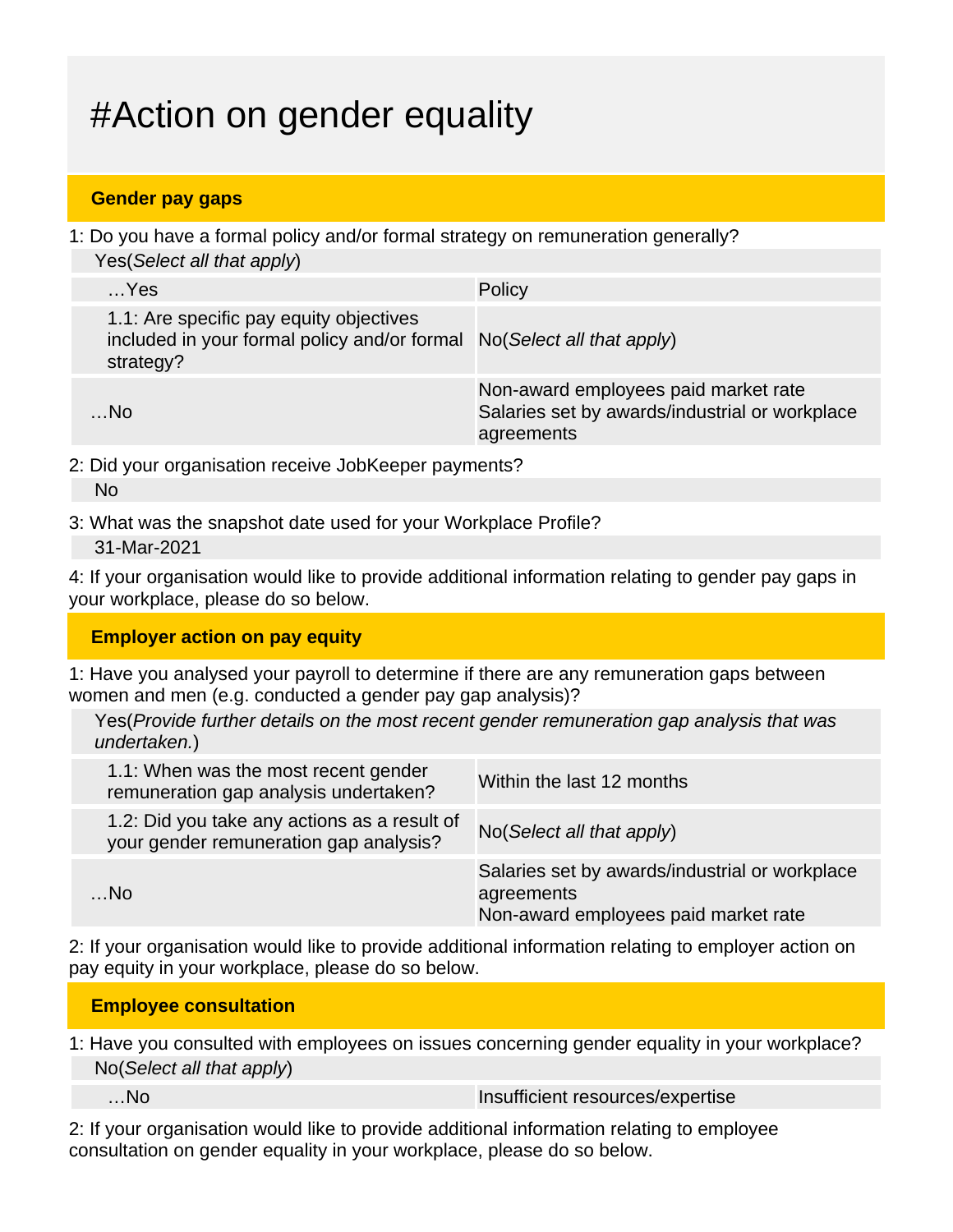# #Employee work/life balance

### **Flexible working**

1: Do you have a formal policy and/or formal strategy on flexible working arrangements? Yes(Select all that apply)

| $$ Yes                                                                                          | Policy                                                            |
|-------------------------------------------------------------------------------------------------|-------------------------------------------------------------------|
| A business case for flexibility has been<br>established and endorsed at the leadership<br>level | Yes                                                               |
| Leaders are visible role models of flexible<br>working                                          | Yes                                                               |
| Flexible working is promoted throughout<br>the organisation                                     | Yes                                                               |
| Targets have been set for engagement in<br>flexible work                                        | No(Select all that apply)                                         |
| $$ No                                                                                           | Other (provide details)                                           |
| Other (provide details)                                                                         | Informal arrangement between individual<br>managers and employees |
| Targets have been set for men's<br>engagement in flexible work                                  | No(Select all that apply)                                         |
| $$ No                                                                                           | Other (provide details)                                           |
| Other (provide details)                                                                         | Informal arrangement between individual<br>managers and employees |
| Leaders are held accountable for improving Yes<br>workplace flexibility                         |                                                                   |
| Manager training on flexible working is<br>provided throughout the organisation                 | No(Select all that apply)                                         |
| $$ No                                                                                           | Insufficient resources/expertise                                  |
| Employee training is provided throughout<br>the organisation                                    | No(Select all that apply)                                         |
| $$ No                                                                                           | Insufficient resources/expertise                                  |
| Team-based training is provided<br>throughout the organisation                                  | No(Select all that apply)                                         |
| $$ No                                                                                           | Insufficient resources/expertise                                  |
| Employees are surveyed on whether they<br>have sufficient flexibility                           | Yes                                                               |
| The organisation's approach to flexibility is<br>integrated into client conversations           | Yes                                                               |
|                                                                                                 |                                                                   |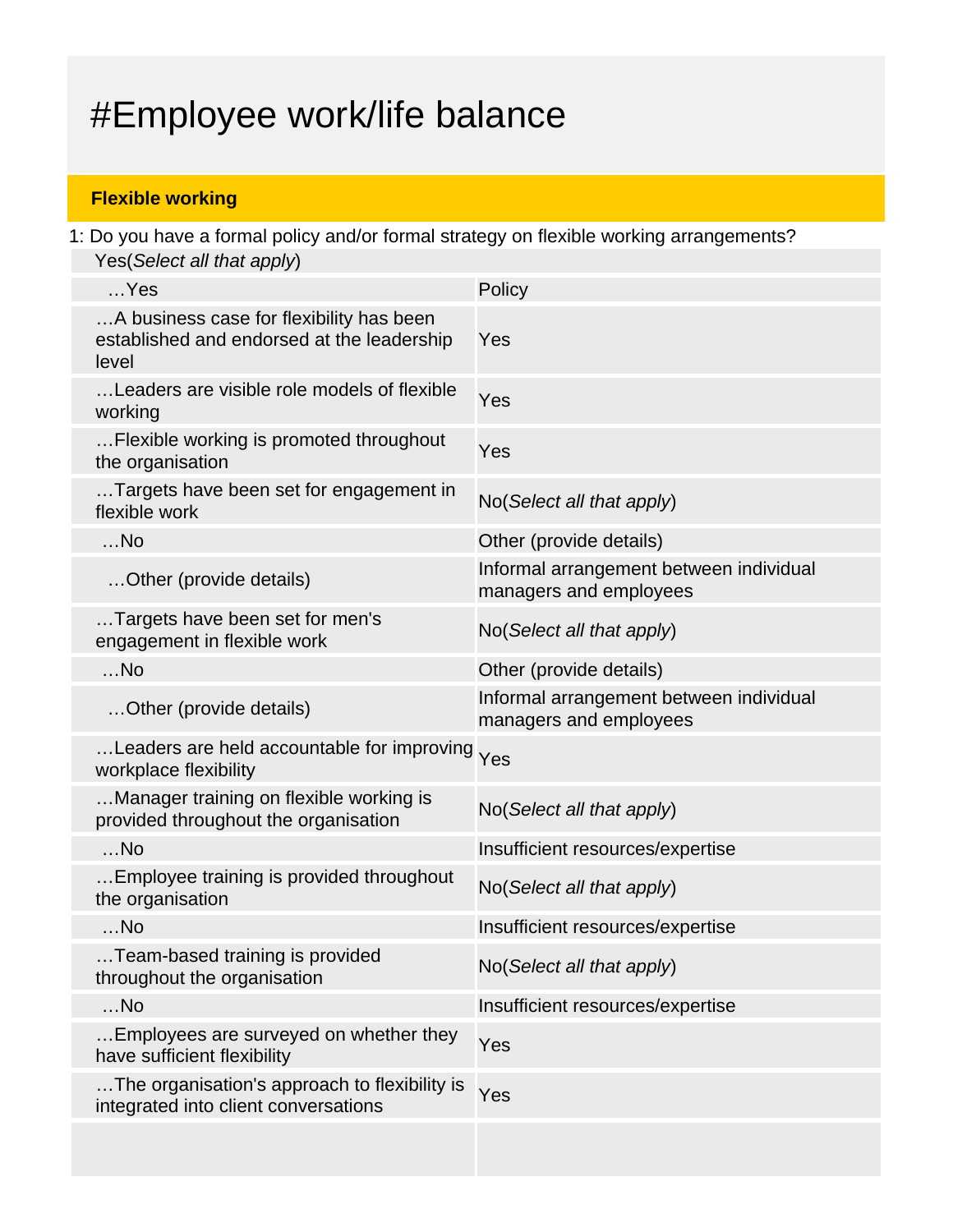| The impact of flexibility is evaluated (e.g.<br>reduced absenteeism, increased employee<br>engagement)           | Yes                                                                             |
|------------------------------------------------------------------------------------------------------------------|---------------------------------------------------------------------------------|
| Metrics on the use of, and/or the impact of,<br>flexibility measures are reported to key<br>management personnel | Yes                                                                             |
| Metrics on the use of, and/or the impact of,<br>flexibility measures are reported to the<br>governing body       | Yes                                                                             |
| 2: Do you offer any of the following flexible working options to MANAGERS in your workplace?                     |                                                                                 |
| Flexible hours of work                                                                                           | Yes(Select one option only)                                                     |
| $$ Yes                                                                                                           | SAME options for women and men(Select all<br>that apply)                        |
| SAME options for women and men                                                                                   | Formal options are available                                                    |
| Compressed working weeks                                                                                         | Yes(Select one option only)                                                     |
| $$ Yes                                                                                                           | SAME options for women and men(Select all<br>that apply)                        |
| SAME options for women and men                                                                                   | Informal options are available                                                  |
| Time-in-lieu                                                                                                     | Yes(Select one option only)                                                     |
| $$ Yes                                                                                                           | SAME options for women and men(Select all<br>that apply)                        |
| SAME options for women and men                                                                                   | Formal options are available                                                    |
| Telecommuting (e.g. working from home)                                                                           | Yes(Select one option only)                                                     |
| $$ Yes                                                                                                           | SAME options for women and men(Select all<br>that apply)                        |
| SAME options for women and men                                                                                   | Formal options are available                                                    |
| Part-time work                                                                                                   | Yes(Select one option only)                                                     |
| $$ Yes                                                                                                           | SAME options for women and men(Select all<br>that apply)                        |
| SAME options for women and men                                                                                   | Formal options are available                                                    |
| Job sharing                                                                                                      | No(You may specify why the above option is not<br>available to your employees.) |
| $$ No                                                                                                            | Insufficient resources/expertise                                                |
| Carer's leave                                                                                                    | Yes(Select one option only)                                                     |
| $$ Yes                                                                                                           | SAME options for women and men(Select all<br>that apply)                        |
| SAME options for women and men                                                                                   | Formal options are available                                                    |
| Purchased leave                                                                                                  | Yes(Select one option only)                                                     |
| $$ Yes                                                                                                           | SAME options for women and men(Select all<br>that apply)                        |
| SAME options for women and men                                                                                   | Formal options are available                                                    |
| Unpaid leave                                                                                                     | Yes(Select one option only)                                                     |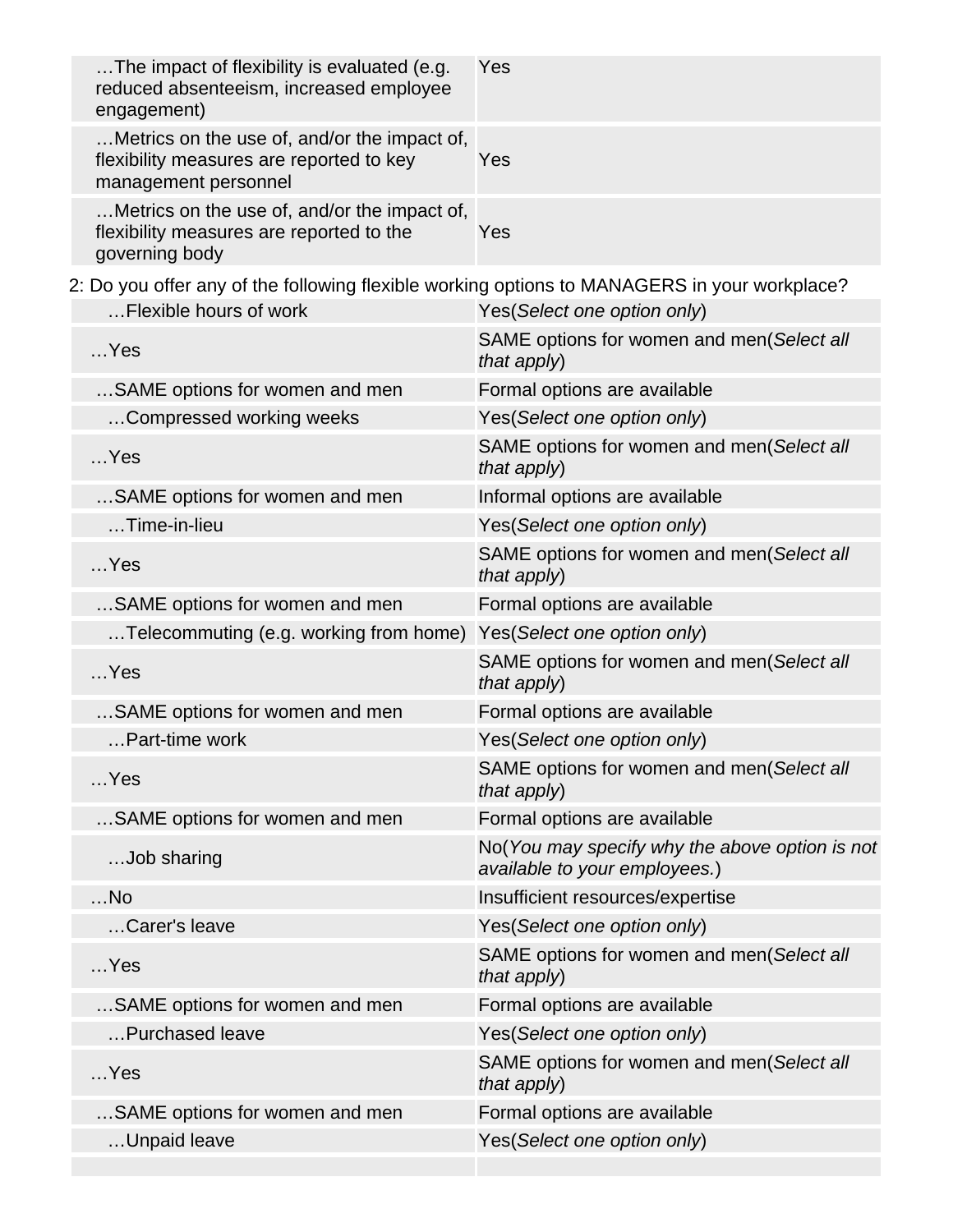| $$ Yes                         | SAME options for women and men(Select all<br>that apply) |
|--------------------------------|----------------------------------------------------------|
| SAME options for women and men | Formal options are available                             |

3: Are your flexible working arrangement options for NON-MANAGERS the same as the options for managers above?

Yes

4: Were managers in your organisation allowed to make INFORMAL flexible working arrangements with their team members in response to the COVID-19 pandemic?

Yes, ALL managers

5: Did you see an increase, overall, in the approval of FORMAL flexible working arrangements for your workforce compared to pre-COVID-19?

Yes, for both women and men

6: If your organisation would like to provide additional information relating to flexible working and gender equality in your workplace, please do so below.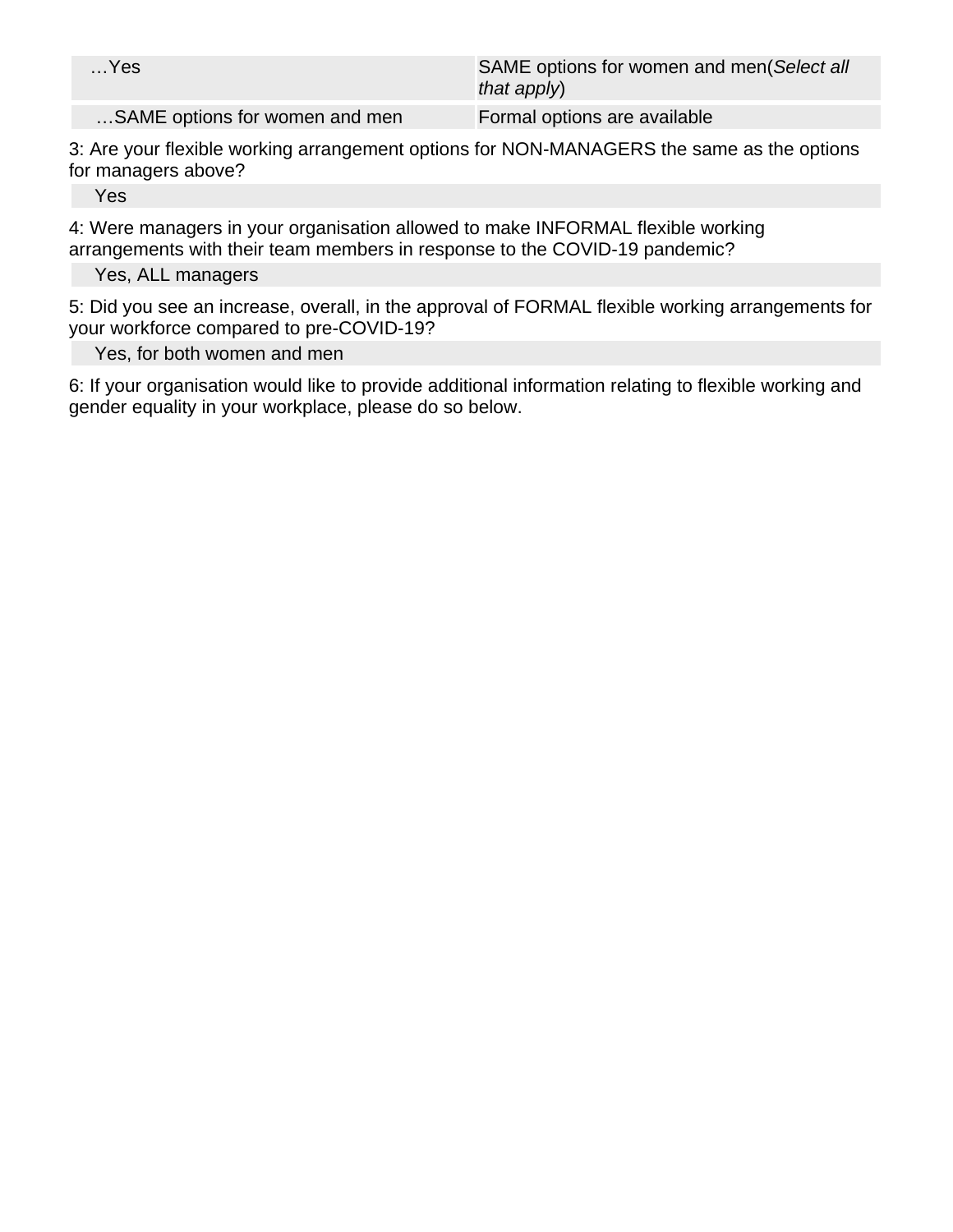## #Employee support

### **Paid parental leave**

1: Do you provide employer funded paid parental leave regardless of carer's status (i.e. primary/secondary) in addition to any government funded parental leave scheme?

Yes, we offer employer funded parental leave (using the primary/secondary carer definition)

| 1.1: Do you provide employer funded paid<br>parental leave for primary carers in addition<br>to any government funded parental leave<br>scheme?   | Yes (Please indicate how employer funded paid<br>parental leave is provided to the primary carers.)     |
|---------------------------------------------------------------------------------------------------------------------------------------------------|---------------------------------------------------------------------------------------------------------|
| 1.1.a: Please indicate whether your<br>employer-funded paid parental leave for<br>primary carers is available to:                                 | All, regardless of gender                                                                               |
| 1.1.b: Please indicate whether your<br>employer-funded paid parental leave for<br>primary carers covers:                                          | <b>Birth</b><br>Adoption<br>Surrogacy<br><b>Stillbirth</b>                                              |
| 1.1.c: How do you pay employer funded<br>paid parental leave to primary carers?                                                                   | Paying the employee's full salary                                                                       |
| 1.1.d: Do you pay superannuation<br>contribution to your primary carers while<br>they are on parental leave?                                      | Yes, on employer funded parental leave                                                                  |
| 1.1.e: How many weeks (minimum) of<br>employer funded paid parental leave for<br>primary carers is provided?                                      | 12                                                                                                      |
| 1.1.f: What proportion of your total<br>workforce has access to employer funded<br>paid parental leave for primary carers,<br>including casuals?  | 61-70%                                                                                                  |
| 1.2: Do you provide employer funded paid<br>parental leave for secondary carers in<br>addition to any government funded parental<br>leave scheme? | Yes(Please indicate how employer funded paid<br>parental leave is provided to the secondary<br>carers.) |
| 1.2.a: Please indicate whether your<br>employer-funded paid parental leave for<br>secondary carers is available to:                               | All, regardless of gender                                                                               |
| 1.2.b: Please indicate whether your<br>employer-funded paid parental leave for<br>secondary carers covers:                                        | <b>Birth</b><br>Adoption<br>Surrogacy<br><b>Stillbirth</b>                                              |
| 1.2.c: How do you pay employer funded<br>paid parental leave to secondary carers?                                                                 | Paying the employee's full salary                                                                       |
|                                                                                                                                                   |                                                                                                         |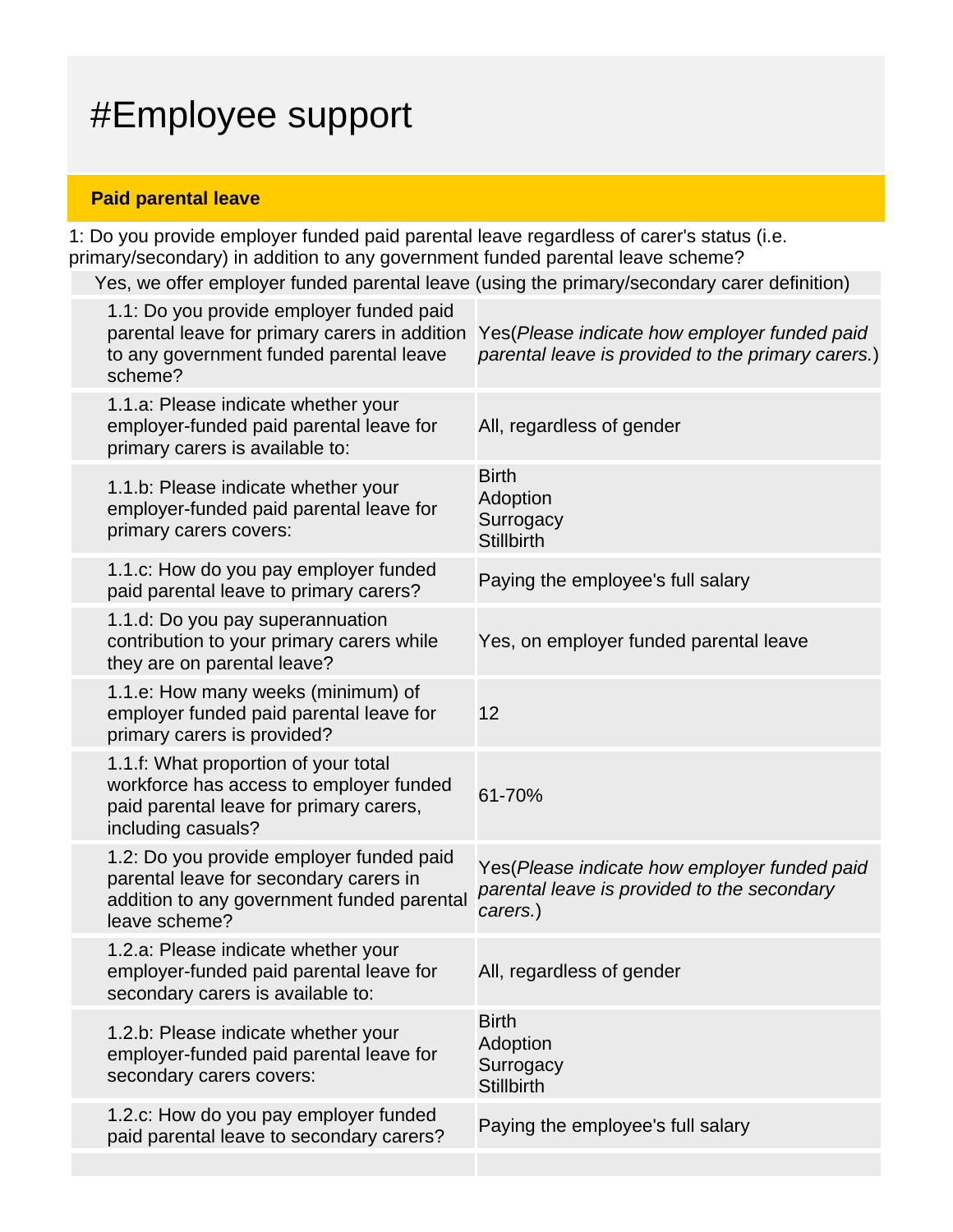| 1.2.d: Do you pay superannuation<br>contribution to your secondary carers while<br>they are on parental leave?                                     | Yes, on employer funded parental leave |
|----------------------------------------------------------------------------------------------------------------------------------------------------|----------------------------------------|
| 1.2.e: How many weeks (minimum) of<br>employer funded paid parental leave for<br>secondary carers is provided?                                     | 2                                      |
| 1.2.f: What proportion of your total<br>workforce has access to employer funded<br>paid parental leave for secondary carers,<br>including casuals? | 60-70%                                 |

2: If your organisation would like to provide additional information relating to paid parental leave and gender equality in your workplace, please do so below.

#### **Support for carers**

1: Do you have a formal policy and/or formal strategy to support employees with family or caring responsibilities?

Yes(Select all that apply)

…Yes Policy

2: Do you offer any of the following support mechanisms for employees with family or caring responsibilities?

| Employer subsidised childcare                                                                    | No(You may specify why the above support<br>mechanism is not available to your employees.) |
|--------------------------------------------------------------------------------------------------|--------------------------------------------------------------------------------------------|
| $$ No                                                                                            | Insufficient resources/expertise                                                           |
| On-site childcare                                                                                | No(You may specify why the above support<br>mechanism is not available to your employees.) |
| $$ No                                                                                            | Insufficient resources/expertise                                                           |
| Breastfeeding facilities                                                                         | No(You may specify why the above support<br>mechanism is not available to your employees.) |
| $$ No                                                                                            | Insufficient resources/expertise                                                           |
| Childcare referral services                                                                      | No(You may specify why the above support<br>mechanism is not available to your employees.) |
| $$ No                                                                                            | Insufficient resources/expertise                                                           |
| Internal support networks for parents                                                            | No(You may specify why the above support<br>mechanism is not available to your employees.) |
| $$ No                                                                                            | Insufficient resources/expertise                                                           |
| Return to work bonus (only select if this<br>bonus is not the balance of paid parental<br>leave) | No(You may specify why the above support<br>mechanism is not available to your employees.) |
| $$ No                                                                                            | Insufficient resources/expertise                                                           |
| Information packs for new parents and/or<br>those with elder care responsibilities               | No(You may specify why the above support<br>mechanism is not available to your employees.) |
| $$ No                                                                                            | Insufficient resources/expertise                                                           |
| Referral services to support employees<br>with family and/or caring responsibilities             | Yes (Please indicate the availability of this<br>support mechanism.)                       |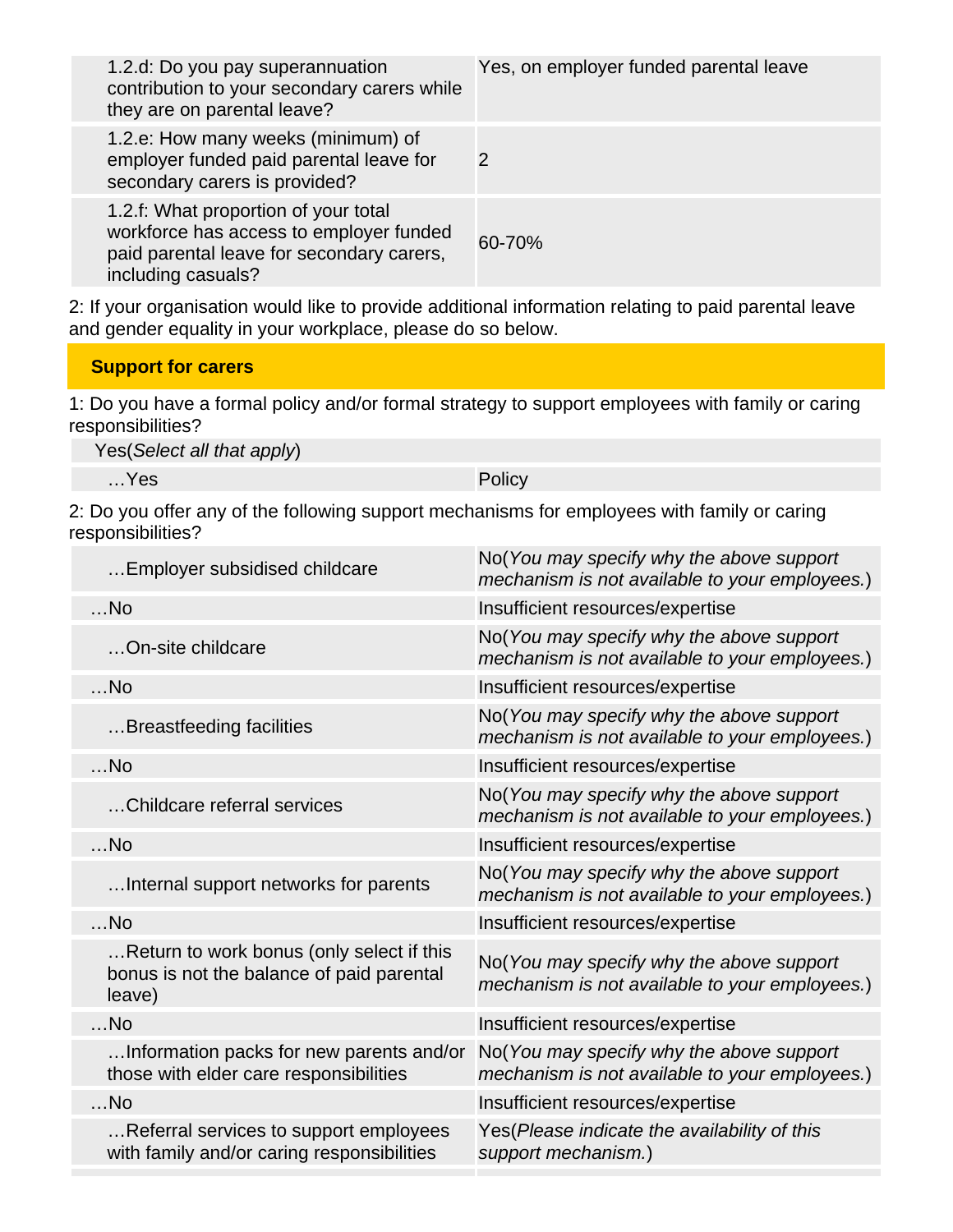| $$ Yes                                                             | Available at ALL worksites                                                                 |
|--------------------------------------------------------------------|--------------------------------------------------------------------------------------------|
| Targeted communication mechanisms<br>(e.g. intranet/forums)        | No(You may specify why the above support<br>mechanism is not available to your employees.) |
| $$ No                                                              | Insufficient resources/expertise                                                           |
| Support in securing school holiday care                            | No(You may specify why the above support<br>mechanism is not available to your employees.) |
| $$ No                                                              | Insufficient resources/expertise                                                           |
| Coaching for employees on returning to<br>work from parental leave | Yes (Please indicate the availability of this<br>support mechanism.)                       |
| $$ Yes                                                             | Available at ALL worksites                                                                 |
| Parenting workshops targeting mothers                              | No(You may specify why the above support<br>mechanism is not available to your employees.) |
| $$ No                                                              | Insufficient resources/expertise                                                           |
| Parenting workshops targeting fathers                              | No(You may specify why the above support<br>mechanism is not available to your employees.) |
| $$ No                                                              | Insufficient resources/expertise                                                           |
| Other (provide details)                                            | <b>No</b>                                                                                  |
|                                                                    |                                                                                            |

3: If your organisation would like to provide additional information relating to support for carers in your workplace, please do so below.

#### **Sex-based harassment and discrimination**

1: Do you have a formal policy and/or formal strategy on sex-based harassment and discrimination prevention?

| Yes(Select all that apply) |  |
|----------------------------|--|
|----------------------------|--|

| $$ Yes |                                                                                                                                                   | Policy |
|--------|---------------------------------------------------------------------------------------------------------------------------------------------------|--------|
|        | 1.1: Do you provide a grievance process in<br>any sex-based harasssment and<br>discrimination prevention formal policy<br>and/or formal strategy? | Yes    |

2: Do you provide training on sex-based harassment and discrimination prevention to the following groups?

| All managers  | Yes (Please indicate how often is this training<br>provided (select all that apply):) |
|---------------|---------------------------------------------------------------------------------------|
| $$ Yes        | At induction<br>Every one-to-two years                                                |
| All employees | Yes (Please indicate how often is this training<br>provided (select all that apply):) |
| $$ Yes        | At induction<br>At least annually                                                     |

3: If your organisation would like to provide additional information relating to sex-based harassment and discrimination, please do so below.

**Family or domestic violence**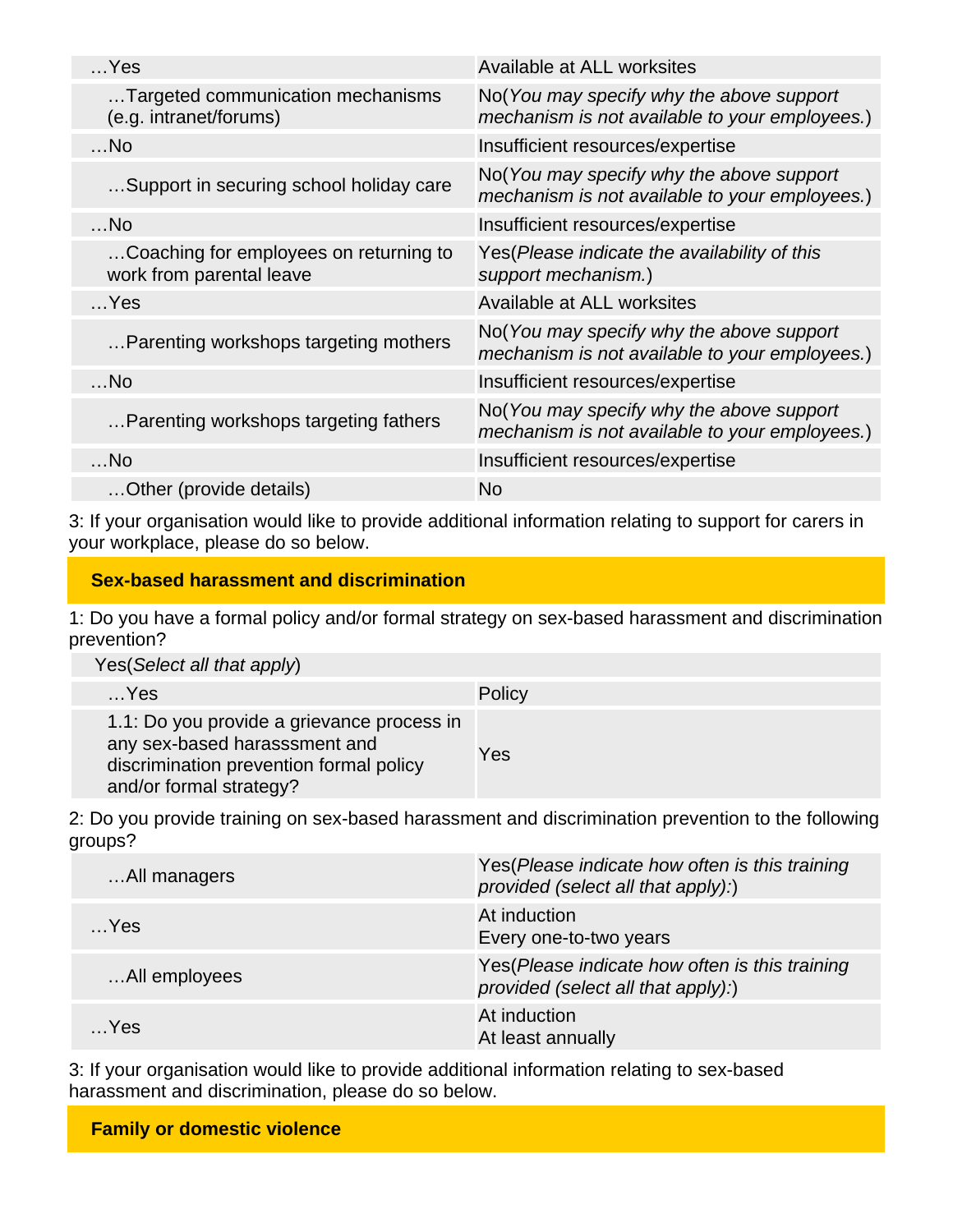1: Do you have a formal policy and/or formal strategy to support employees who are experiencing family or domestic violence?

Yes(Select all that apply)

…Yes Policy

2: Other than a formal policy and/or formal strategy, do you have the following support mechanisms in place to support employees who are experiencing family or domestic violence?

| Employee assistance program (including<br>access to psychologist, chaplain or<br>counsellor)            | Yes                              |
|---------------------------------------------------------------------------------------------------------|----------------------------------|
| Training of key personnel                                                                               | No(Select all that apply)        |
| $$ No                                                                                                   | Insufficient resources/expertise |
| A domestic violence clause is in an<br>enterprise agreement or workplace<br>agreement                   | No(Select all that apply)        |
| $$ No                                                                                                   | Insufficient resources/expertise |
| Workplace safety planning                                                                               | Yes                              |
| Access to paid domestic violence leave<br>(contained in an enterprise/workplace<br>agreement)           | No(Select all that apply)        |
| $$ No                                                                                                   | Insufficient resources/expertise |
| Access to unpaid domestic violence leave<br>(contained in an enterprise/workplace<br>agreement)         | No(Select all that apply)        |
| $$ No                                                                                                   | Insufficient resources/expertise |
| Access to paid domestic violence leave<br>(not contained in an enterprise/workplace<br>agreement)       | Yes                              |
| Access to unpaid leave                                                                                  | Yes                              |
| Confidentiality of matters disclosed                                                                    | Yes                              |
| Referral of employees to appropriate<br>domestic violence support services for<br>expert advice         | Yes                              |
| Protection from any adverse action or<br>discrimination based on the disclosure of<br>domestic violence | Yes                              |
| Flexible working arrangements                                                                           | Yes                              |
| Provision of financial support (e.g.<br>advance bonus payment or advanced pay)                          | Yes                              |
| Offer change of office location                                                                         | Yes                              |
| Emergency accommodation assistance                                                                      | No(Select all that apply)        |
| $$ No                                                                                                   | Insufficient resources/expertise |
| Access to medical services (e.g. doctor or<br>nurse)                                                    | No(Select all that apply)        |
|                                                                                                         |                                  |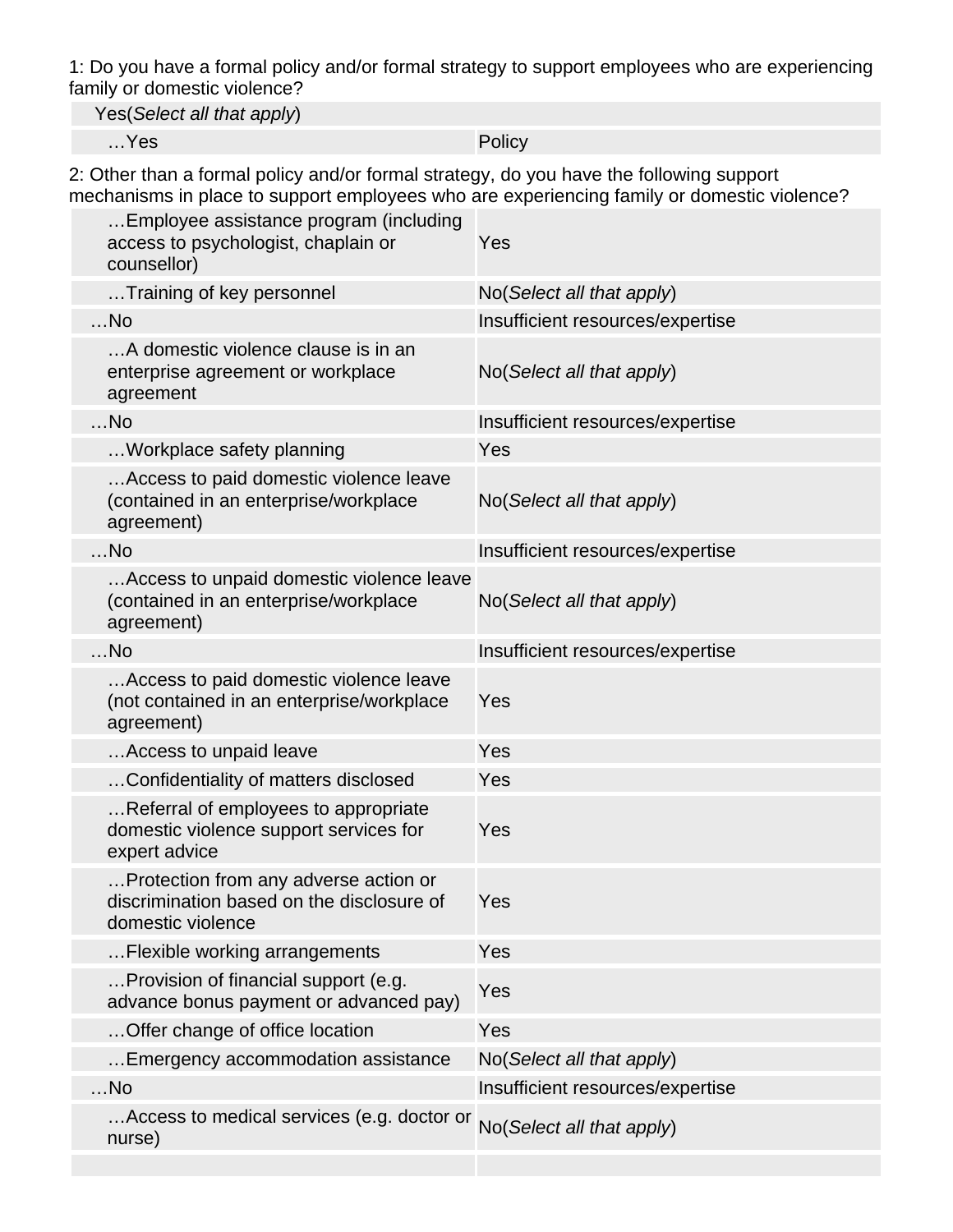| …No                     | Insufficient resources/expertise |  |  |
|-------------------------|----------------------------------|--|--|
| Other (provide details) | No (Select all that apply)       |  |  |

3: If your organisation would like to provide additional information relating to family and domestic violence affecting your workplace, please do so below.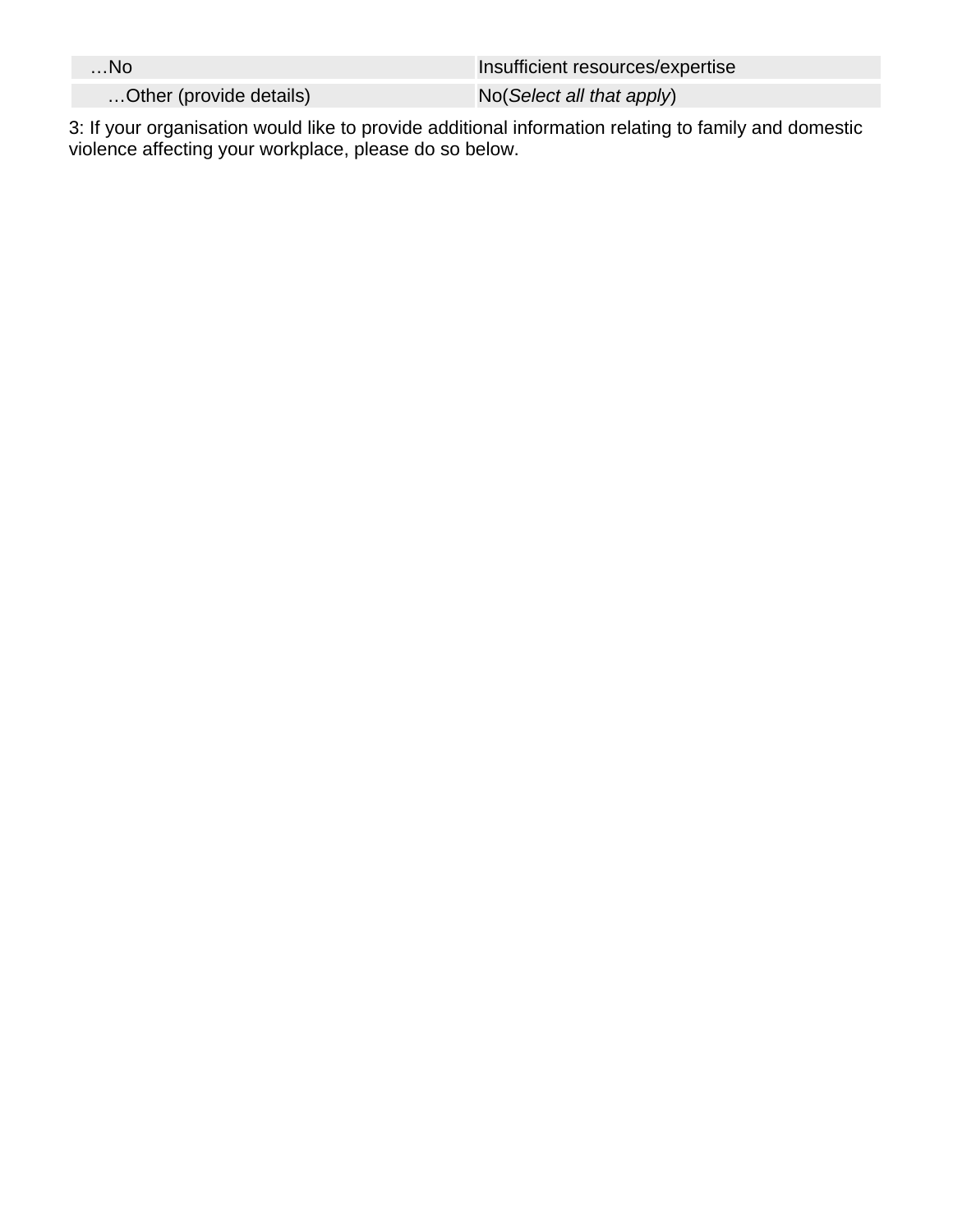### Workforce Management Statistics Table

Industry: Computer System Design and Related Services

| Question                                                                                                   | Contract<br>Type | Employment<br>Type | Manager<br>Category | Female                  | Male           | Total*       |
|------------------------------------------------------------------------------------------------------------|------------------|--------------------|---------------------|-------------------------|----------------|--------------|
| 1. How many employees<br>were promoted?                                                                    | Full-time        | Permanent          | Managers            | $\sqrt{2}$              | $\mathsf 3$    | $\sqrt{5}$   |
|                                                                                                            |                  |                    | Non-managers        |                         | 6              | 6            |
| 2. How many employees<br>(including partners with an<br>employment contract) were<br>internally appointed? | Full-time        | Permanent          | <b>Managers</b>     | $\mathbf{1}$            | $\overline{2}$ | $\mathbf{3}$ |
|                                                                                                            |                  |                    | Non-managers        | $\mathbf{1}$            | 12             | 13           |
|                                                                                                            | Part-time        | Permanent          | Non-managers        |                         | $\mathbf{1}$   | $\mathbf{1}$ |
| 3. How many employees<br>(including partners with an<br>employment contract) were<br>externally appointed? | Full-time        | Permanent          | <b>Managers</b>     | $\mathbf{1}$            | $\sqrt{5}$     | $\bf 6$      |
|                                                                                                            |                  |                    | Non-managers        | $39\,$                  | 96             | 135          |
|                                                                                                            | Part-time        | Permanent          | Non-managers        | $\overline{\mathbf{4}}$ |                | 4            |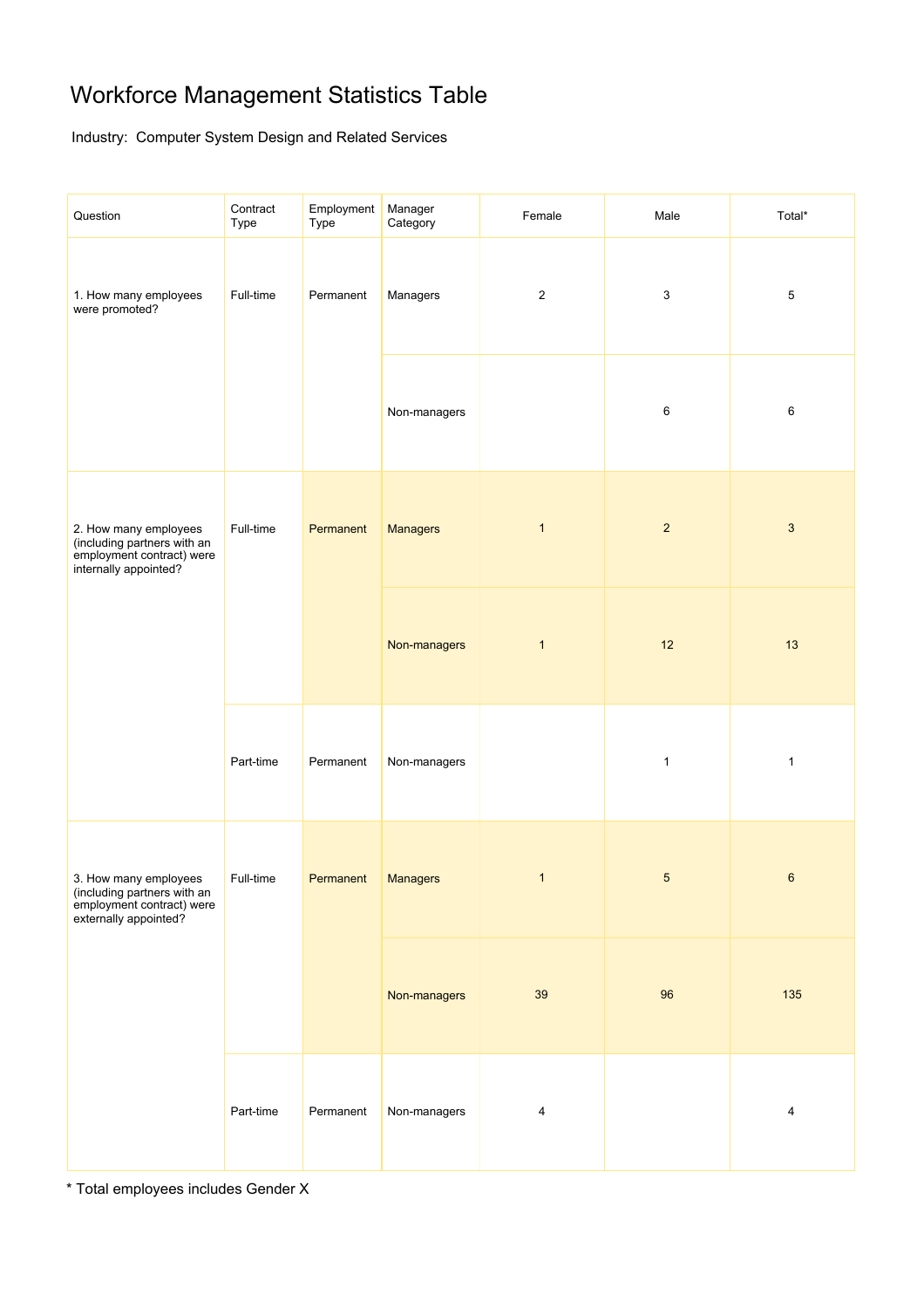### Workforce Management Statistics Table

Industry: Computer System Design and Related Services

| Question                                                                                                        | Contract<br>Type | Employment<br>Type | Manager<br>Category | Female         | Male             | Total*           |
|-----------------------------------------------------------------------------------------------------------------|------------------|--------------------|---------------------|----------------|------------------|------------------|
| 4. How many employees Full-time<br>(including partners with<br>an employment contract)<br>voluntarily resigned? |                  | Permanent          | Managers            | $\overline{4}$ | $\boldsymbol{9}$ | 13               |
|                                                                                                                 |                  |                    | Non-managers        | 71             | 190              | 261              |
|                                                                                                                 | Part-time        | Permanent          | <b>Managers</b>     |                | $\mathbf{1}$     | $\mathbf{1}$     |
|                                                                                                                 |                  |                    | Non-managers        | $\overline{4}$ | $\overline{2}$   | $\boldsymbol{6}$ |
| 5. How many employees Full-time<br>have taken primary<br>carer's parental leave<br>(paid and/or unpaid)?        |                  | Permanent          | Managers            |                | $\mathbf{1}$     | $\mathbf{1}$     |
|                                                                                                                 |                  |                    | Non-managers        | 22             | $\boldsymbol{7}$ | 29               |
|                                                                                                                 | Part-time        | Permanent          | Non-managers        | $\,6\,$        |                  | $\,6\,$          |
| 6. How many employees Full-time<br>have taken secondary<br>carer's parental leave<br>(paid and/or unpaid)?      | Permanent        | Managers           |                     | $\mathbf 2$    | $\sqrt{2}$       |                  |
|                                                                                                                 |                  |                    | Non-managers        |                | 21               | 21               |
|                                                                                                                 | Part-time        | Permanent          | Non-managers        |                | $\mathbf{1}$     | $\mathbf{1}$     |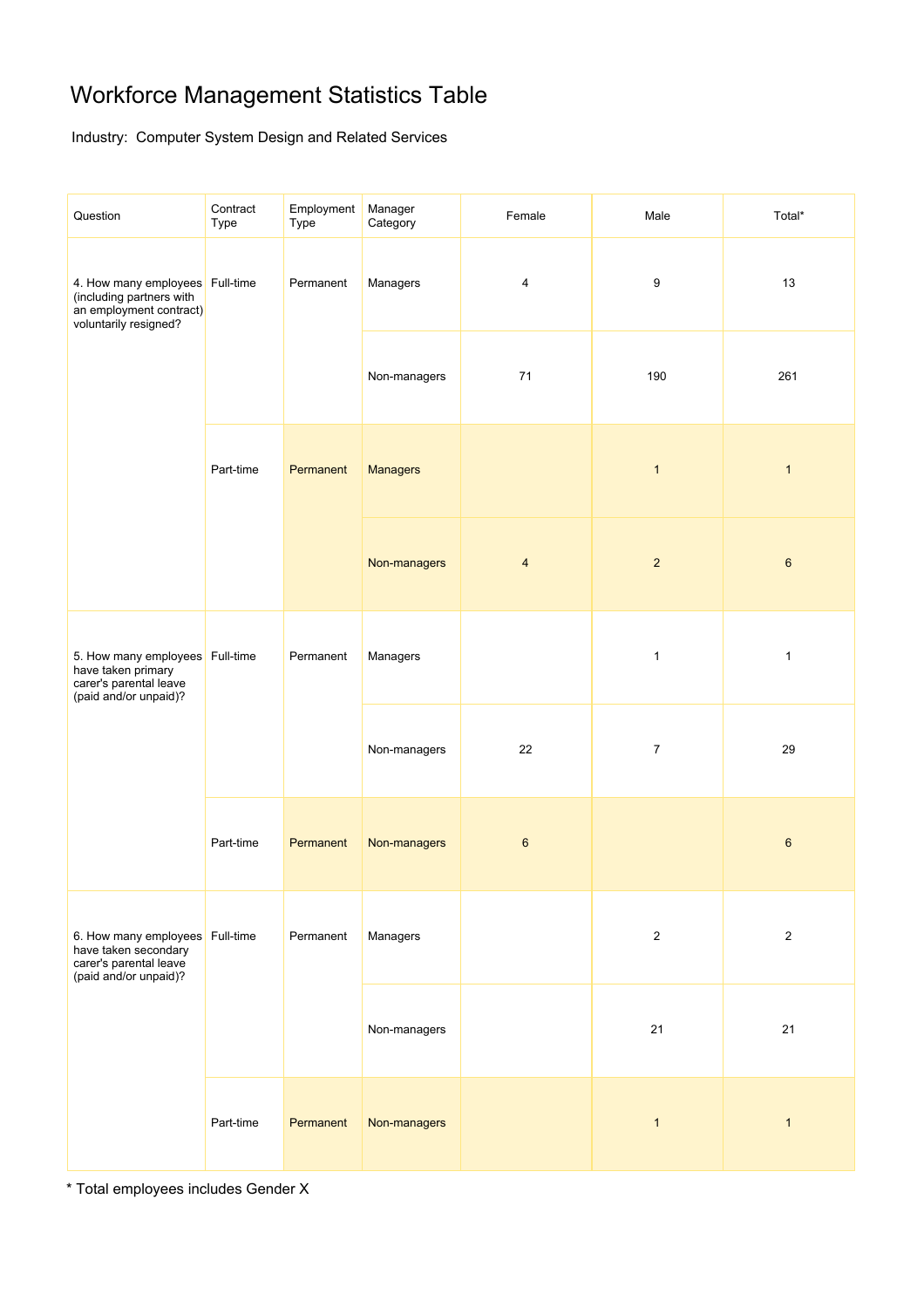### Workforce Management Statistics Table

Industry: Computer System Design and Related Services

| Question                                                                                                                                     | Contract<br>Type | Employment<br>Type | Manager<br>Category | Female       | Male       | Total*     |
|----------------------------------------------------------------------------------------------------------------------------------------------|------------------|--------------------|---------------------|--------------|------------|------------|
| 7. How many employees<br>ceased employment before<br>returning to work from<br>parental leave, regardless of<br>when the leave<br>commenced? | Full-time        | Permanent          | Non-managers        | $\mathbf{3}$ | $\sqrt{2}$ | $\sqrt{5}$ |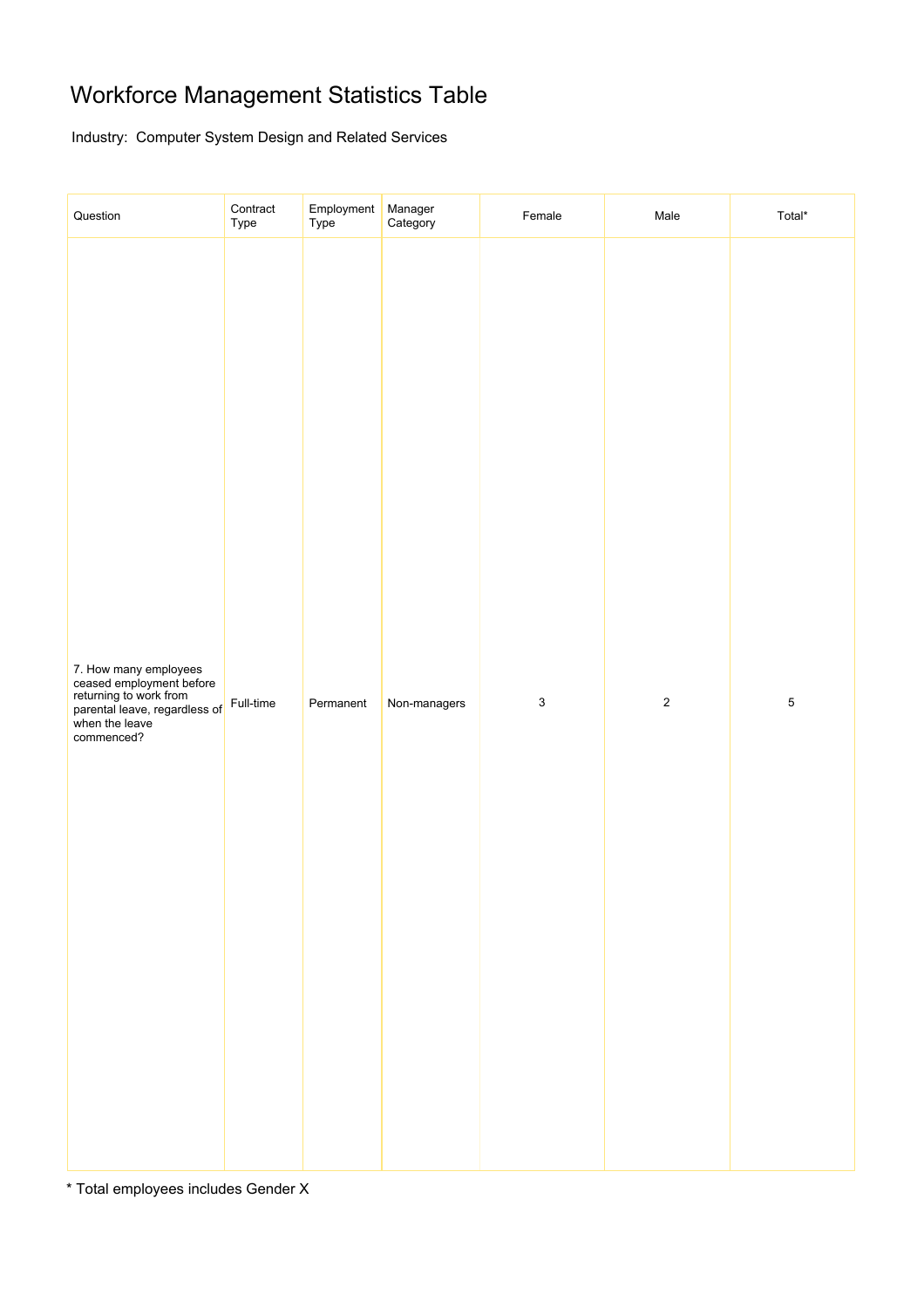### Workplace Profile Table

Industry: Computer System Design and Related Services

|                                                            |                          |                | No. of employees | Number of apprentices and<br>graduates (combined) | Total       |                           |
|------------------------------------------------------------|--------------------------|----------------|------------------|---------------------------------------------------|-------------|---------------------------|
| Occupational category*                                     | <b>Employment status</b> | F              | M                | $\mathsf F$                                       | ${\sf M}$   | employees**               |
| Managers                                                   | Full-time permanent      | 18             | 89               | $\pmb{0}$                                         | $\mathbf 0$ | 107                       |
|                                                            | Part-time permanent      | $\overline{2}$ | $\overline{2}$   | $\pmb{0}$                                         | $\pmb{0}$   | $\overline{4}$            |
| Professionals                                              | Full-time permanent      | 342            | 968              | $\boldsymbol{9}$                                  | 32          | 1,351                     |
|                                                            | Full-time contract       | $\overline{4}$ | 11               | $\mathbf{1}$                                      | $\pmb{0}$   | 16                        |
|                                                            | Part-time permanent      | 38             | 23               | $\pmb{0}$                                         | $\mathbf 0$ | 61                        |
|                                                            | Casual                   | $\mathbf{1}$   | $\pmb{0}$        | $\pmb{0}$                                         | $\pmb{0}$   | $\mathbf{1}$              |
| Clerical And Administrative Full-time permanent<br>Workers |                          | 38             | 16               | $\pmb{0}$                                         | $\mathbf 0$ | 54                        |
|                                                            | Full-time contract       | $\overline{c}$ | $\mathbf{1}$     | $\pmb{0}$                                         | $\pmb{0}$   | $\ensuremath{\mathsf{3}}$ |
|                                                            | Part-time permanent      | $\overline{7}$ | $\pmb{0}$        | $\pmb{0}$                                         | $\pmb{0}$   | $\boldsymbol{7}$          |
|                                                            | Casual                   | $\pmb{0}$      | $\overline{1}$   | $\pmb{0}$                                         | $\pmb{0}$   | $\mathbf{1}$              |
| Sales Workers                                              | Full-time permanent      | $\mathbf{1}$   | $20\,$           | $\pmb{0}$                                         | $\mathbf 0$ | 21                        |

\* Categorised using ANZSCO major group codes (this means Professionals who are also Managers are categorised as Professionals)